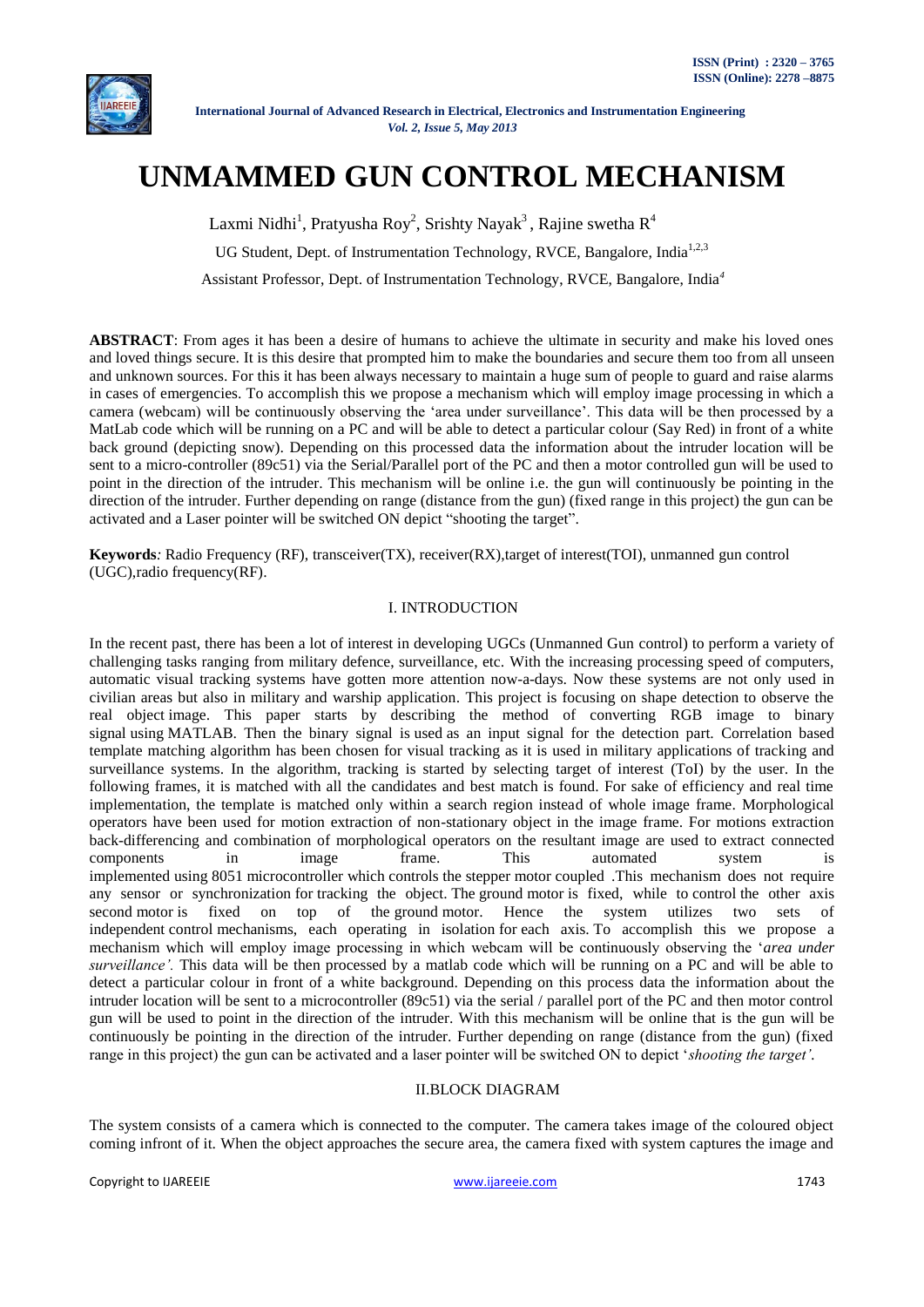

sends it to the PC. This data will be then processed by a MatLab code which will be running on a PC and will be able to detect a particular colour in front of a white back ground (depicting snow).



Figure1: Main mechanism to control gun

The image is segmented into 16 quadrants and then finds a high intensity quadrant to the microcontroller via the Serial/Parallel port of the PC and then it rotates the motor into a particular direction and starts triggering for a while and stops until the next intruder comes.

| <b>TLP434 Wireless</b><br>Transmitter                    | Antenna                                  |
|----------------------------------------------------------|------------------------------------------|
| <b>HT12E</b><br>Encoder                                  |                                          |
|                                                          | Remote control to Enable/Disable the Gun |
| <b>Switch Matrix to</b><br><b>Enable/Disable the Gun</b> |                                          |

Figure2: Remote control to Enable/Disable the gun

This mechanism will be online i.e. the gun will continuously be pointing in the direction of the intruder. Further depending on range (distance from the gun) (fixed range in this project) the gun can be activated and a Laser pointer will be switched ON to depict 'shooting the target'. A wireless control employing TLP/RLP 434 devices whose wireless range can be extended upto 250Fts is used to enable/disable the gun using a remote.



Figure3: Periphery of gun pointer

Further to take care of certain conditions when the enemy also visits the post in white dress and the device might fail to detect him, we propose a LASER sensors deployment along the periphery which will be able to identify in case anything has been present in front of it for a certain amount of time.

## III.HARDWARE IMPLEMENTATION

*A***. RF transmitter**: The RF transmitter and receiver are used both in the control unit as well as in the robotic module. The RF transmitter and receiver in the transmitter and receiver module respectively operate at the frequency of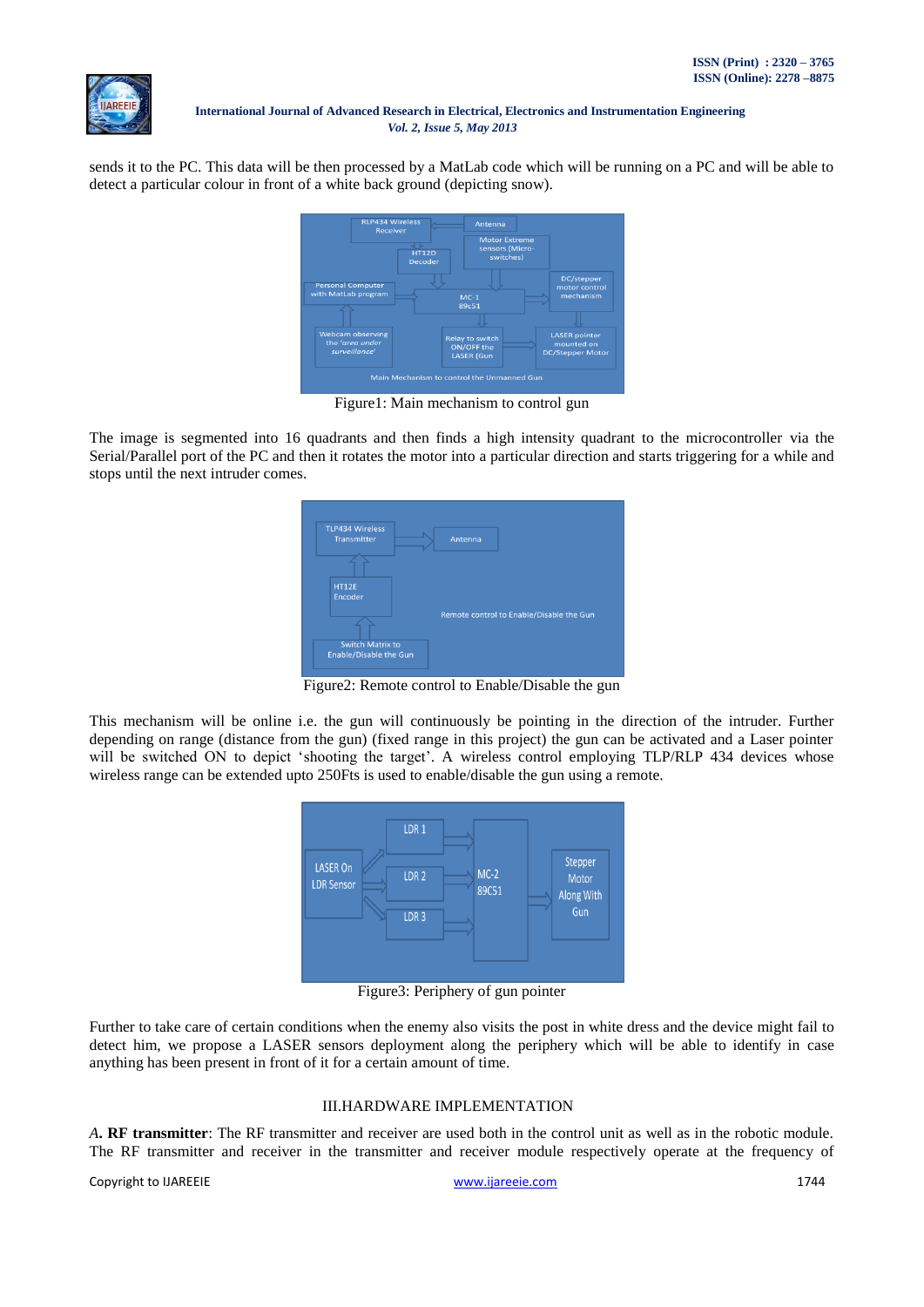

433MHz and the transmitter and the receiver module in the robotic module and the control unit respectively operate at the frequency of 316MHz.The RF transmitter in the control unit is used to transmit the signals which control the robotic module"s operations.



Figure5: RF Transmitter TWS 434

| Symbol     | Parameter                                    | Condition                            | Min       | Typ         | Max       | Unit            |
|------------|----------------------------------------------|--------------------------------------|-----------|-------------|-----------|-----------------|
| <b>Vcc</b> | <b>Supply Voltage</b>                        |                                      | 2.0       | ٠           | 120       | v               |
| ID         | <b>Peak Current</b>                          | 2V / 12V                             | ٠         | 1.64 / 19.4 | ۰         | mA              |
| Vh         | <b>Input High Voltage</b>                    | Idata = $100uA$ (High)               | $Vec-0.5$ | Vcc         | $Vec+0.5$ | v               |
| VI         | Input Low Voltage                            | Idata = $0 uA (Low)$                 |           | ۰           | 0.3       | v               |
| Fo.        | Operating<br>Frequency                       |                                      | 433.90    | 433.92      | 433.94    | MH <sub>7</sub> |
| Tr / Tf    | <b>Modulation Rise /</b><br><b>Fall Time</b> | <b>External Coding</b>               | ٠         | ٠           | 100/100   | <b>uS</b>       |
| Po         | RF Output Power -<br>Into $502$              | $Vec = 9$ to 12 V<br>$Vec = 5$ to 6V | ٠         | 16<br>14    | ۰         | dBm             |
| Dr         | Data Rate                                    | <b>External Coding</b>               | ۰         | 24K         | 3K        | <b>Bps</b>      |

Table: Pin Description of RF Transmitter TWS 434

## *B*. RF receiver

The RF receiver in the transmitter module receives the distance related information transmitted by the robotic module. The microcontroller is used to display the distance on the LCD module. The receiver in the robotic module receives the control signals transmitted by the control unit which are used to control various functions of the robot. The figure below shows the pin out diagram of the RF receiver.





Table2: Pin description of RF Receiver RWS 434

| Symbol     | Parameter                | Condition                | Min       | Typ                      | Max        | Unit         |
|------------|--------------------------|--------------------------|-----------|--------------------------|------------|--------------|
| <b>Vcc</b> | <b>Supply Voltage</b>    |                          | 4.5       | 5                        | 5.5        | $\checkmark$ |
| It         | <b>Operating Current</b> |                          |           | 3.5                      | 4.5        | <b>mA</b>    |
|            | <b>Channel Width</b>     | $+1 - 500$               |           |                          |            | kHz          |
| Rd         | Data Rate                |                          |           |                          | 3k         | <b>Bps</b>   |
| Vdat       | Data Out                 | Idata = $+200$ uA (High) | $Vec-0.5$ | $\overline{\phantom{a}}$ | <b>Vcc</b> | $\checkmark$ |
|            |                          | Idata = $-10$ uA (Low)   | -         | $\overline{\phantom{a}}$ | 0.3        | $\checkmark$ |

*C*. **RX:** The Receiver consists of RLP434 which is a Reciever from LAIPAC company and will be able to receive all the data coming from the TLP434 serially modulated using ASK Modulation. This information will be sent to the HT12D "decoder" IC which will then be able to decode the information and provide a 4 bit TTL output

*D.***TX:** The transmitter consists of a TLP434 which is a transmitter from LAIPAC company and will be used in our project to send the encoded data to the receiver. The encoded data is received from the HT12E " Encoder" IC which in turn receives it from the 20 Pin variant 89C2051 on the remote.

Copyright to IJAREEIE and the community of the community of the community of the community of the community of the community of the community of the community of the community of the community of the community of the commu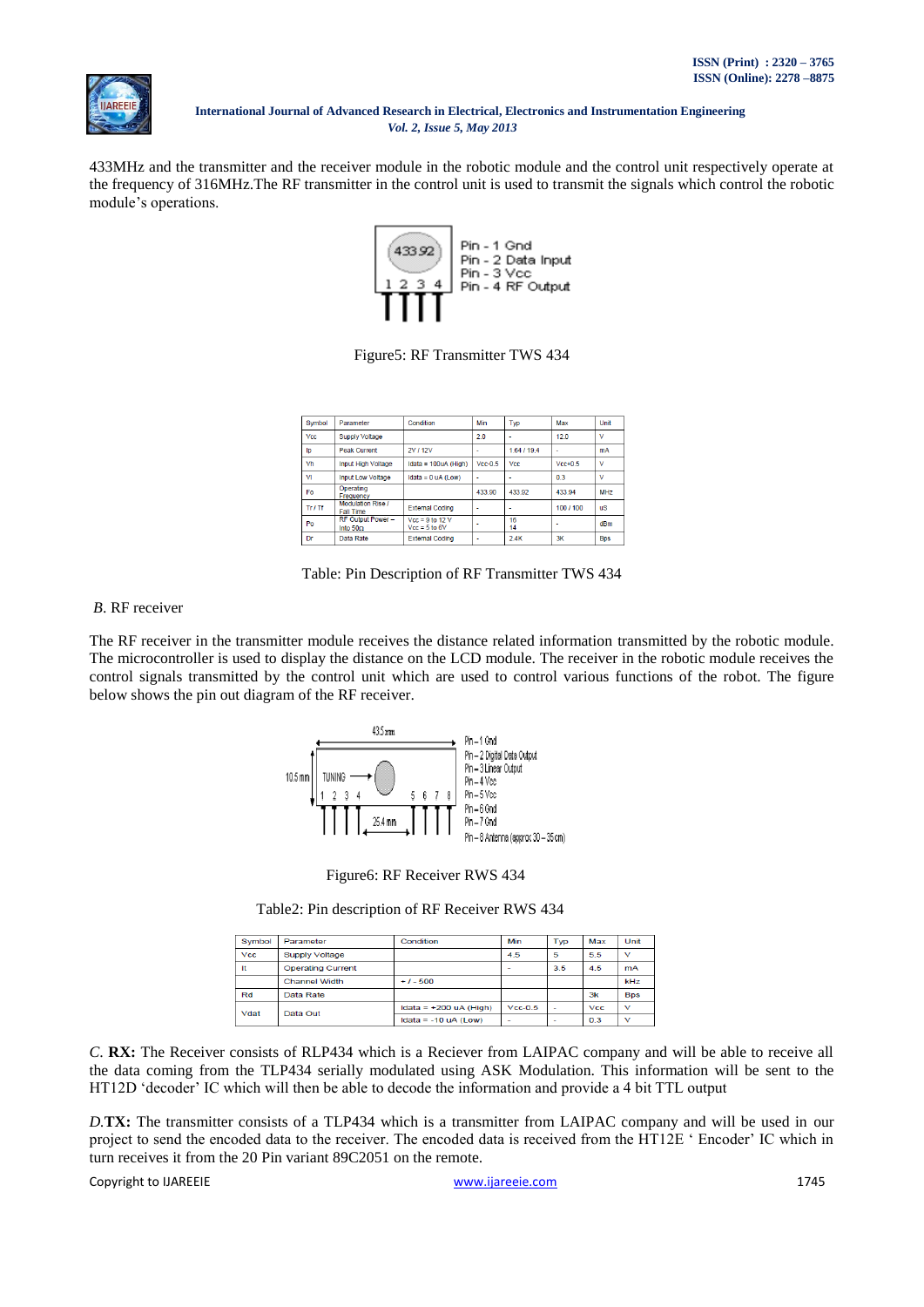*E.* **HT12D:** The 212 decoders are a series of CMOS LSIs for remote control system applications. They are paired with Holtek\_s 212 series of encoders (refer to the encoder/decoder cross reference table). For proper operation, a pair of encoder/decoder with the same number of addresses and data format should be chosen.The decoders receive serial addresses and data from a programmed 212 series of encoders that are transmitted by a carrier using an RF or an IR transmission medium.

*F.* **HT12E:** The 212 encoders are a series of CMOS LSIs for remote control system applications. They are capable of encoding information which consists of N address bits and 12\_N data bits. Each address/ data input can be set to one of the two logic states. The programmed addresses/data are transmitted together with the header bits via an RF or an infrared transmission medium upon receipt of a trigger signal. The capability to select a TE trigger on the HT12E or a DATA trigger on the HT12A further enhances the application flexibility of the 212 series of encoders.

*G***. Stepper Motor:** A stepper motor is a widely used device that translates electrical pulses into mechanical movement The stepper motor is used for position control in applications such as disk drivers, dot matrix printers, and robotics, etc. Every stepper motor has a permanent magnet rotor (also called the shaft) surrounded by a stator.The most common





Stepper motors have four stator windings that are paired with a center-tapped common.This type of stepper motor is commonly referred to as a four-phase stepper motor.

*H.* **Device controller with driver (ULN2003):** The ULN2003 is comprised of seven high voltage , high current NPN Darlington transistor pairs. All units feature common emitter, open collector outputs. To maximize their effectiveness, these units contain suppression diodes for inductive loads and appropriate emitter base resistor for leakage.



Figure8: ULN2003 internal structure.

The ULN2003 offers a solution to a great many interface needs, including solenoids, relays, lamps, small motors, and LEDs. Applications requiring sink currents beyond the capability of a single output may be accommodated by a paralleling the outputs.



Figure 9:ULN2003 driver schematic.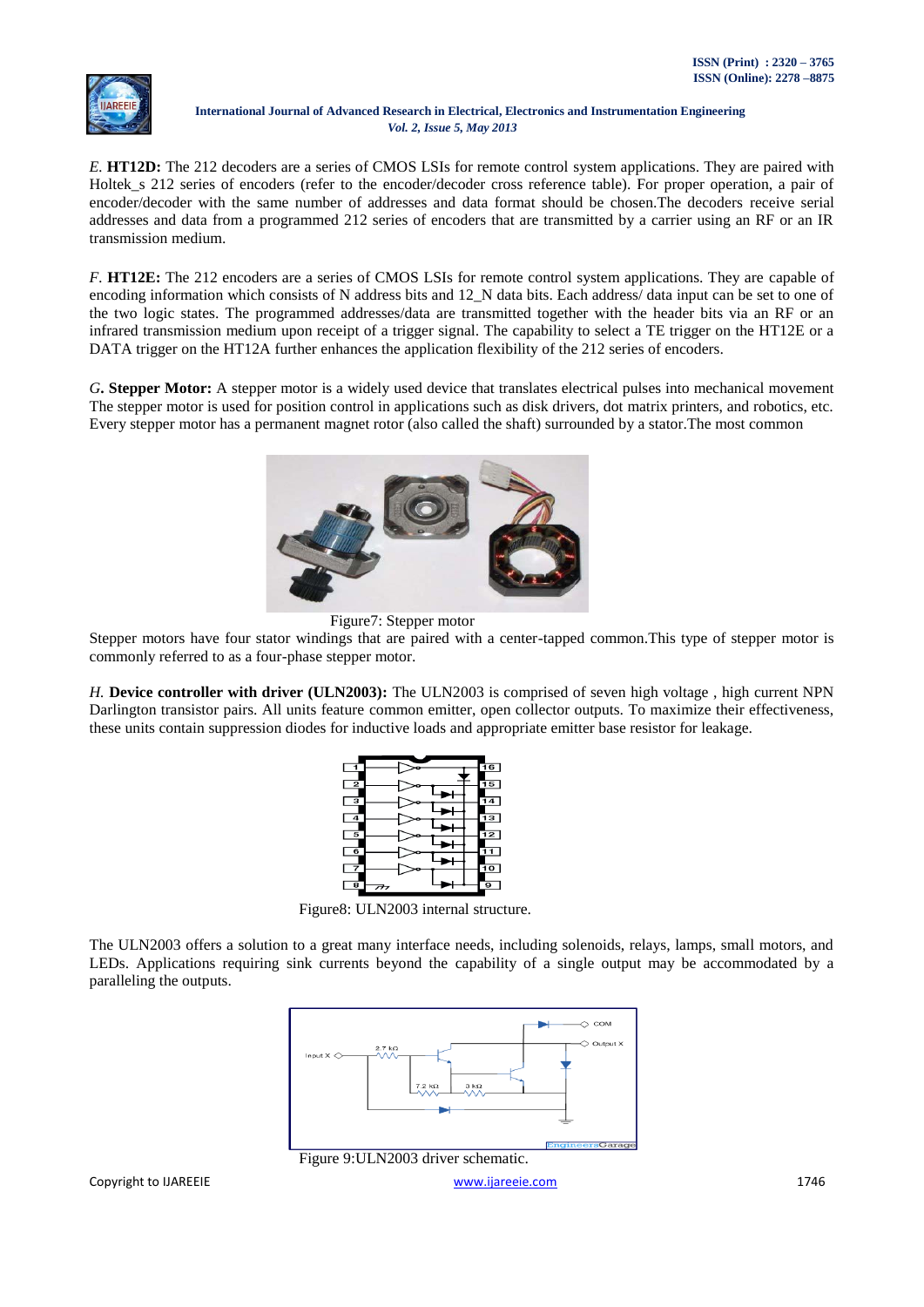*I. Relay Switch:* A relay is an electrically operated switch. Current flowing through the coil of the relay creates a magnetic field which attracts a lever and changes the switch contact. Relays allow one circuit to switch a second circuit which can be completely separate from the first. There is no electrical connection inside the relay between the two circuits; the link is magnetic and mechanical.



Figure9:Cubic Relay

A relay is an electrical switch that opens and closes under the control of another electrical circuit, the switch is operated by an electromagnet to open or close one or many set of contacts. The movement either makes or breaks a connection with a fixed contact. Relay has 5 pins normally connect(NC),normally open(NO),C1,C2 and pole. NC is given 5V, NO is grounded, C1 is given 12V, C2 is connected to microcontroller, pole is connected to motor. A relay is an electrically controllable switch. It allows the isolation of 2 separate sections of a system with 2 different voltage sources, one such relay is called an electromagnetic or electromechanical relay.

*J. MAX 232:* UART (Universal Asynchronous Receiver Transmitter) or USART (Universal Synchronous Asynchronous Receiver Transmitter) are one of the basic interface which you will find in almost all the controllers available in the market till date. This interface provide a cost effective simple and reliable communication between one controller to another controller or between a controller and PC.



Figure10: MAX 232

Usually all the digital ICs work on TTL or CMOS voltage levels which cannot be used to communicate over RS-232 protocol. So a voltage or level converter is needed which can convert TTL to RS232 and RS232 to TTL voltage levels.

## IV. SOFTWARE IMPLEMENTATION

*KEIL Software:* Keil Software provides the premier development tools for the 8051 family of microcontrollers. The Keil Software 8051 development tools are use to compile c code, assemble assembly source files, link and locate object modules and libraries, create HEX files, and target program µ Vision2 for Windows is an Integrated development environment that combines project management, source code editing, and program debugging in one single, powerful environment.Keil Software delivers software in two types of kits;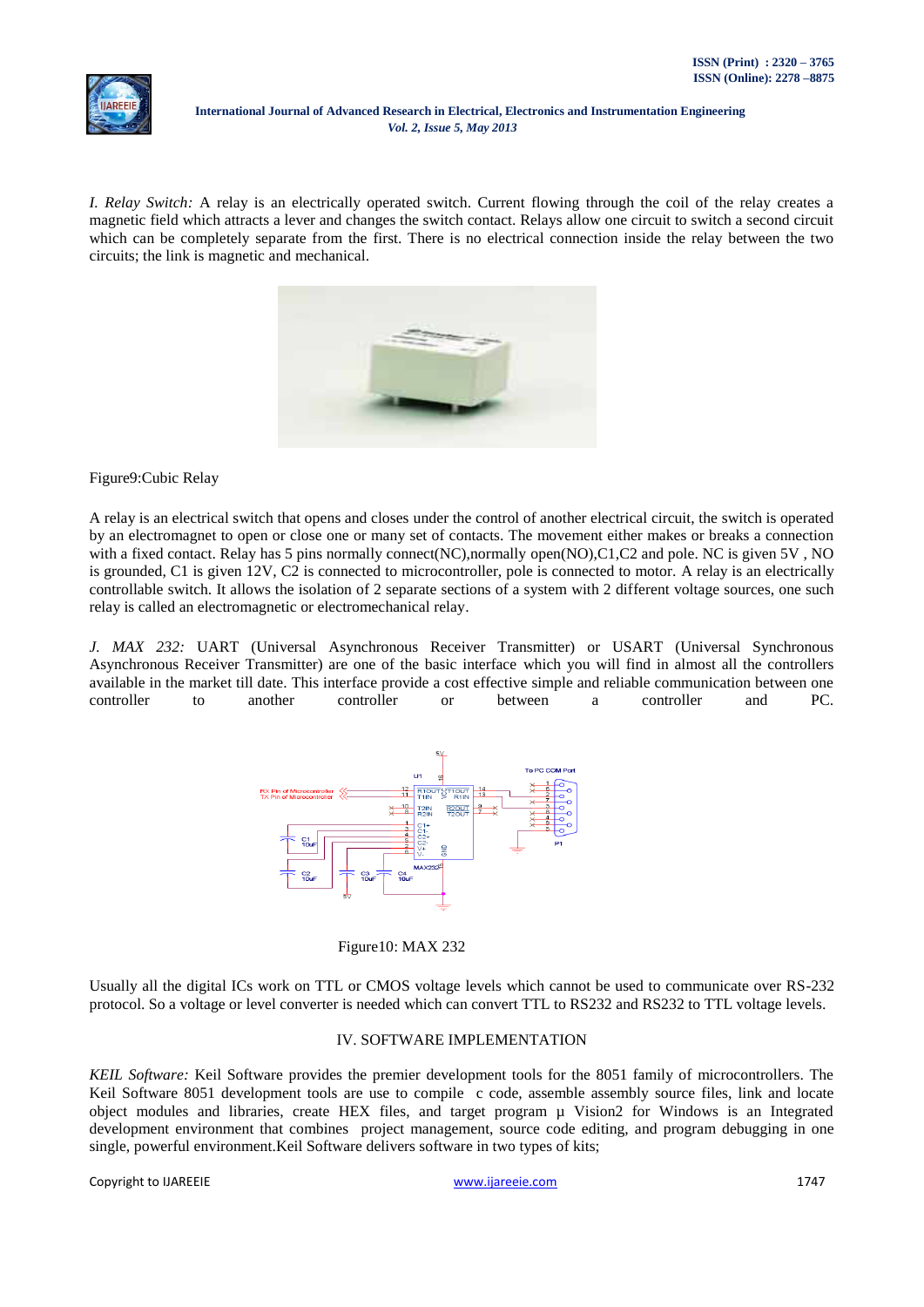

Evaluation Kits includes evaluation versions of 8051 tools along with this user"s guide.The tools in the evaluation kit generates applications upto 2kbytes in size.Production Kits includes the unlimited versions of 8051 tools along with a full manual set .The production kit includes 1 year of free technical support and product updates.

*MATLAB Software:* MATLAB is a program for doing numerical computation. It is originally designed for solving linear algebra type problems using matrices. MATLAB has been expanded and has built-in- functions for solving problems requiring data analysis, signal processing, optimization, and several other types of scientific computation. The MATLAB environment is command oriented somewhat like UNIX. A prompt appears on the screen and a MATLAB statement can be entered. When the <ENTER> key is pressed, the statement is executed, and another prompt appears.

MATLAB image types

- Indexed images: m-by-3 colour map
- $\triangleleft$  Intensity images: [0,1] or uint8
- $\bullet$  Binary images: {0,1}
- RGB images: m-by-n-by-3

## **Indexed images:**

 $[x, \text{map}] = \text{imread}$  ('trees.tif'); imshow(x,map);



Figure11: Indexed image

# **Intensity images:**  $Image = ind2gray(x, map);$

Imshow(image);



Figure12: Binary image

**RGB image:**



Figure13: RGB image

*Image Acquisition:* The image acquisition toolbox software implements an object oriented approach to image acquisition. Using toolbox function, one can create an object that represents the connection between MATLAB and specific image acquisition devices.